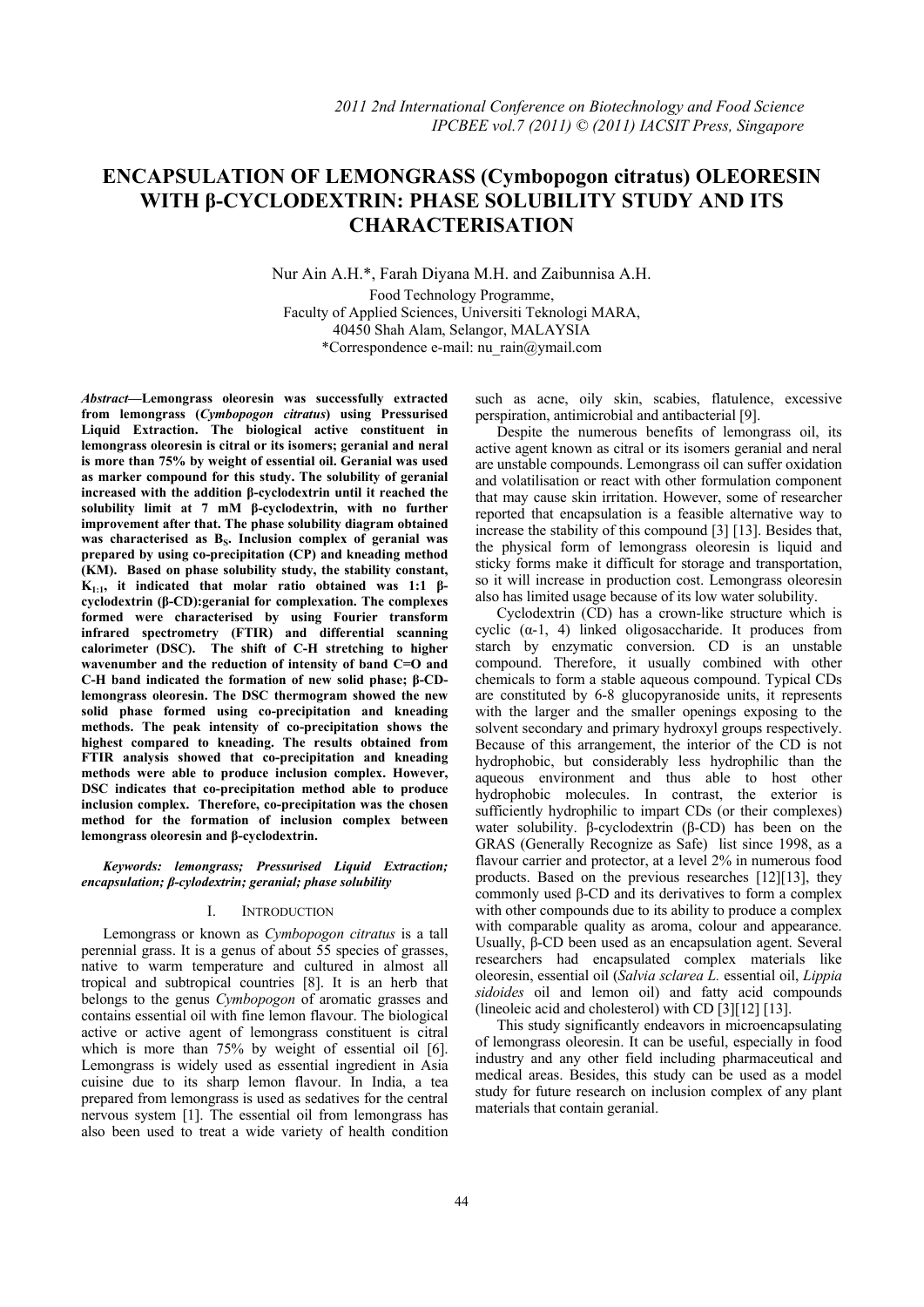#### II. METHODOLOGY

## *A. Materials*

Fresh lemongrass was obtained from a local market in Shah Alam, Selangor. Only stem of lemongrass was used in analysis. Prior to extraction, lemongrass was cut into 3 mm and air-dried at room temperature.

β-cyclodextrin (Wacker-Chemie GmbH, Munchen, Germany), Ethanol and n-hexane (ACS, Reag. PhEur. MERCK, Germany), KBr powder (BDH, UK) for FTIR analysis.

# *B. Extraction of Lemongrass Oleoresin*

*1) Hydrodistillation:* About 900 g sample of lemongrass was weighed in a 500 ml flask and was submitted to hydrodistillation for 12 hours. The distillate was saturated with sodium chloride and added with n-hexane. Then, the ether layer and hydro layer were separated by funnel. After dehydrated by anhydrous sodium sulphate, the n-hexane layer was further dried at 40°C in a rotary evaporator to make oil to be more concentrated [4].

*2) Soxhlet:* Lemongrass oleoresin was extracted from fresh plant with n-hexane as a solvent, for 16 h using a Soxhlet extractor, following the AACC Method 30-25 [7].

*3) Pressurissed Liquid Extraction:* Extraction was done by using an ASE 200 accelerated solvent extractor (Dionex Ltd. Camberley, Surrey, UK). About 3 g of sliced lemongrass stem and 1 g of diatomaceous earth was accurately weighed and mixed together before being placed into the 22 mL cells with cellulose filter at the bottom end. The sample cell was closed to finger tightness before being placed into the carousel of the ASE 200 system. Sample was extracted using n-hexane, using standard method as proposed by [14], which were a temperature of 100°C, pressure of 1000 psi and a 30 minutes time.

# *C. Phase Solubility*

Phase solubility studies were carried out following the method used by [5]. An excess amount of lemongrass oleoresin (20 mg) was added to screw-capped vials containing β-CD in 5.0 ml of ethanol: water  $(25:75 \text{ v/v})$ solution at various concentrations, ranging from 0 to 9 mM for β-CD. The vials then were shaken at 30°C for 48 hours in a water bath (Memmert, Germany) until reached equilibrium. The samples were centrifuged at 3000 rpm for 10 minutes. After attainment of equilibrium, the contents of the tube were filtered through Whatman filter paper (type 42). The extract solutions were determined from the absorbance at 549 nm using UV visible spectrophotometer model Perkin Elmer Lambda 35. The wavelength of absorbance of curcumin in ethanol solution was reported by [2]. The duplicate absorbances were made for each assay. To nullify the absorbance due to the presence of cyclodextrin, the apparatus was calibrated with ethanol as blank.

The appearance stability constant,  $K_c$  of lemongrass oleoresin and β-CD inclusion complex was calculated from the slope and intercept of the linear segment of phase solubility line according to the following equation:

$$
K_c = \frac{k}{S_o(1-k)} \tag{1}
$$

 $S_0$  = intrinsic solubility of lemongrass oleoresin in ethanol: water solution (25:75)

 $k =$ slope of the straight line

## *D. Inclusion Complexes*

 The inclusion complex of lemongrass oleoresin:β-CD was prepared by using co-precipitation and kneading methods; following the method reported by [15] [11].

## *E. Co-precipitation*

Lemongrass oleoresin was added to screw capped vials containing β-CD in ethanol: water (25:75 v/v) mixture of 5 ml. The vials were shaken at 30°C until equilibrium reached; this is done in water bath for 48 hours (Memmert, Germany). The samples were centrifuged at 3000 rpm for 10 minutes. The supernatant was decanted to form the complex as microcrystalline precipitate. The product obtained was dried in oven at 40°C for 48 hours. The dried mass was sieved through 150 µm mesh (Endecotts Ltd., England).

## *F. Kneading*

The β-CD and lemongrass oleoresin with molar ratio 1:7 was added in mortar and kneaded for 45 minutes. During the kneading,  $40\%$  of ethanol: water (25:75 v/v) mixture was added to the mixture to maintain proper consistency. The products were dried in oven at 40°C for 48 hours. The dried mass was sieved through 150 µm mesh (Endecotts Ltd., England).

#### *G. Fourier Transform Infrared Spectroscopy (FTIR)*

The KBr disk method was used. In this procedure, the pellets were prepared by mixing the samples and KBr a pestle and on agate mortar and compacted with a hydraulic press. Fourier Transform Infrared Spectroscopy (FTIR) spectra of the samples were obtained in the range of 450- 4000 cm-1 using a Perkin Elmer Model Spectrum One FTIR spectrophotometer. The resolution was  $1.0 \text{ cm}^{-1}$  and the spectra were results in averaging 4 scans.

# *H. Differential Scanning Calorimeter (DSC)*

 Samples (1-5 mg) were weighed and placed in aluminum pans with pinhole lid and it followed by heating at rate of 10°C/min in temperature range of 140°C to 250°C. The measurements were carried out under dry nitrogen at the flow rate of 50 ml/min. DSC curves of pure materials and all system was recorded on a Mettler Toledo differential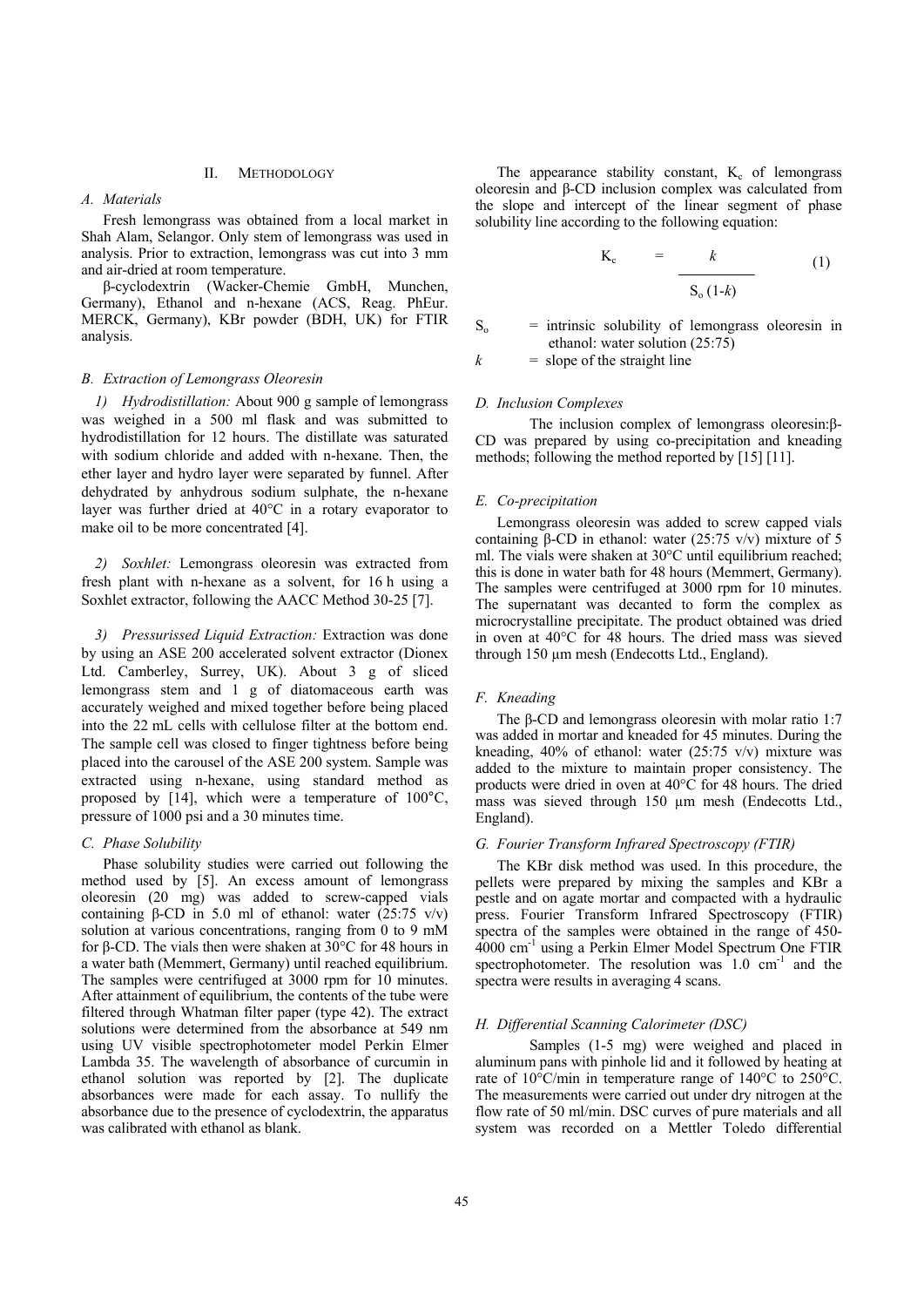scanning calorimeter (model DSC 1 STAR<sup>e</sup> System). An empty pan of aluminium pan was used as reference.

#### III. RESULTS AND DISCUSSION

## *A. Extraction of Lemongrass Oleoresin*

Lemongrass oleoresin that was used in this analysis was extracted from fresh lemongrass using 3 different extraction techniques. Oleoresin obtained from PLE contained the highest concentration of both neral and geranial which were 786.05±1.4 and 2842.44±5.5 mg/L, respectively (Table 1). Eventhough, the yield obtained was higher for Soxhlet extraction, the quality of oleoresin was better with PLE. Therefore, oleoresin obtained using PLE will be used for further analysis..

TABLE 1 COMPARISON OF VOLATILE COMPOUNDS (PPM) AND YIELD USING PLE, HYDRODISTILLATION AND SOXHLET EXTRACTION.

|                                    | Marker compounds (ppm) |                                                                                            |                 |
|------------------------------------|------------------------|--------------------------------------------------------------------------------------------|-----------------|
| <b>Extraction</b><br>methods       | Neral                  | <b>Geranial</b>                                                                            | Yield $(\% )$   |
| PLE <sup>a</sup>                   | 786.05±1.4             | 2482.44±5.5                                                                                | $2.90\pm0.44$   |
| Soxhlet<br>extraction <sup>b</sup> | 533.28±4.2             | $828.30 \pm 2.7$                                                                           | $3.81 \pm 1.12$ |
| Hydrodistillation <sup>c</sup>     | $70.94 \pm 5.7$        | $123.15 \pm 3.0$<br>Descoursed liquid outerstice conditional consular 2 or column to bound | $0.01 \pm 0.00$ |

 Pressurised liquid extraction conditions: sample, 3g; solvent, *n*-hexane; temperature, 100°C; pressure,1000 psi; static time, 30 min.

b Soxhlet extraction conditions: sample, 2g (air-dried); solvent, *n*-hexane; time, 16 h.

E Hydrodistillation conditions: sample,  $900g$  (fresh); time, 12 h.

## *B. Phase Solubility*

The phase solubility diagram of lemongrass oleoresin was obtained by plotting the dissolved geranial, as a function of β-CD concentrations. Although addition of solvent (ethanol) can affect the solubility constants, mixtures of ethanol and water were used to increase the solubility of lipophilic geranial in water. A phase solubility study of turmeric oleoresin with cyclodextrin using similar method was reported by [14]. In order to simulate encapsulation of lemongrass oleoresin, geranial was used as model. The phase solubility diagrams for the complex formation between lemongrass oleoresin and β-CD are shown in Figure 1, the solubility curve can be classified as  $B_s$  type as described by  $[5]$ . B<sub>s</sub> denotes complexes with limited solubility. Solubility curve had been plotted for geranial from 0 to 13 mM β-CD. This plot shows that there was an increment in the solubility of geranial up to 7 mM β-CD due to formation of more soluble inclusion complex. At this point, no more geranial was available for the formation of soluble inclusion complex. Addition of β-CD above 7 mM resulted in formation of precipitate of the less soluble complex. At this stage, two distinct types of precipitate were obtained, which is the less

soluble inclusion complex (greenish precipitates) and excess CDs (white precipitates).

Linear host-guest correlation with slope less than 1, indicates stoichiometry of 1:1 (β-CD:geranial) with this assumption, the stability constant,  $K_c$  was calculated. The value of small  $K_c$  indicate a weak interaction, while value of stability constant within the range of 100-1000  $M<sup>-1</sup>$  are consider ideal [10].

The  $K_c$  value calculated for geranial: $\beta$ -CD inclusion complex was 835  $M^{-1}$ . [14] described the phase solubility studies of turmeric oleoresin, ar-tumerone with β-CD and γ-CD. They reported the apparent stability constant for it was 468  $M^{-1}$  and 865  $M^{-1}$ , respectively which were similar to the result obtained in this study. These indicate strong interactions of guest compounds with β-CD. The solubility of geranial was enhanced in the presence of β-CD due to the formation of inclusion complexes. Therefore, based on solubility limit obtained from phase solubility diagram, 20 mg lemongrass oleoresin needs 7 mg of β-CD to form soluble inclusion complexes.



Figure 1. Solubility of geranial as a function of β-cyclodextrin in ethanol:water (25:75 v/v) solution at 30oC. Each data point is the mean of three measurements.

#### *C. Fourier Transform Infrared Spectroscopy (FTIR)*

The complexation between lemongrass oleoresin and β-CD was investigated by using FTIR. The FTIR spectra for lemongrass oleoresin, β-CD and the inclusion complexes were shown in Figure 2. The prominent spectrum of lemongrass oleoresin are as follows; 3394, 2849, 1738, 1463, 1108 and 720cm<sup>-1</sup>.

Generally, the stretching region of hydroxyl group, O-H was shown at the band range of 3600-3200 cm<sup>-1</sup>. As shown is Figure 2, the band at  $3400 \text{ cm}^{-1}$  indicates the presence of hydroxyl group in the lemongrass oleoresin. The presence of water in β-CD resulted in the presence of broad peak of O-H which masks the presence of  $\tilde{O}$ -H in lemongrass oleoresin.

A few bands of alkanes (C-H) are shown at 2930-2800 cm<sup>-1</sup>. The peak at 2913 cm<sup>-1</sup> and 2849 cm<sup>-1</sup> can be observed in the lemongrass oleoresin and 2928  $cm^{-1}$  for β-CD. Inclusion complex bands formed by co-precipitation and kneading were shift to higher wavenumbers indicate that the conjugation in lemongrass oleoresin was reduced in the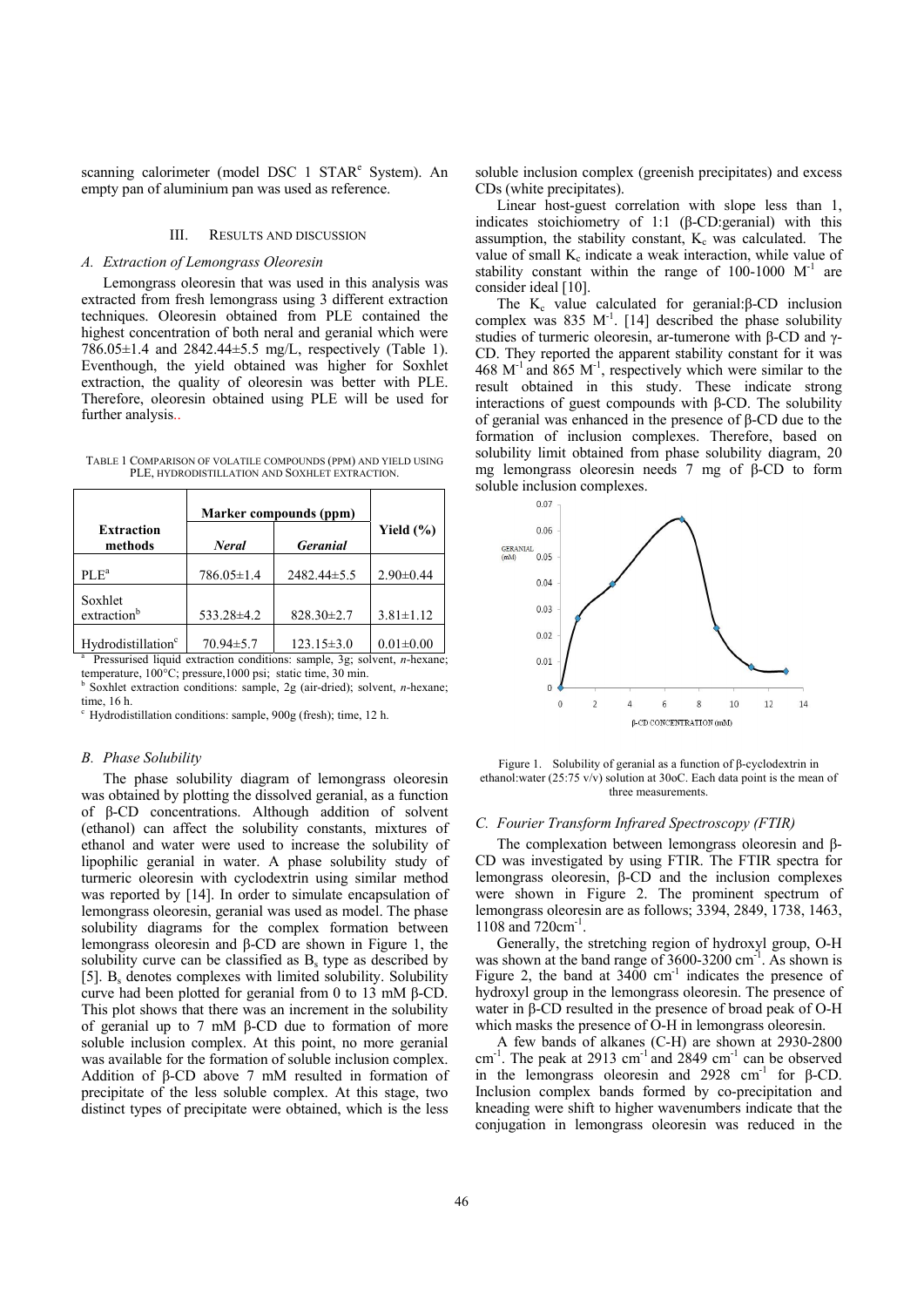presence of β-CD. These results indicate C-H been used for inclusion complex.

The band for carbonyl group (C=O) peaks appeared at the band range of  $1650-1620$  cm<sup>-1</sup>. The major peak at  $1738$ cm-1 was important characteristic of lemongrass oleoresin. The FTIR studies indicated that a cyclodextrin complex was formed with guest molecules possessing carbonyl group. As shown in Figure 2, the intensity of this band appeared reduced for co-precipitation and kneading methods. This indicated that carbonyl group been used for complexation.

A few bands of alkanes (C-H) were shown at 1300-1512 cm-1. The wavenumber for lemongrass oleoresin was noticed at 1463 cm<sup>-1</sup> and 1393 cm<sup>-1</sup> for β-CD. The intensity of this band appeared reduced for co-precipitation and kneading. This indicated that C-H group also been used for complexation.

Stretching bands at  $1260-1000$  cm<sup>-1</sup> indicated the presence of ether group (C-O). As can been observed in all spectra appeared for co-precipitation and kneading, suggesting did not contribute to the complexation process. Several intense bands in the 500-900 cm<sup>-1</sup> region correspond to the out-of-plane bending of aromatic C-H bonds. As can be seen in Figure 2, these bands be seen in the spectra of β-CD, lemongrass oleoresin, co-precipitation and kneading which indicate this band also does not contribute for complexation.

As a conclusion from FTIR results, similar result was obtained for kneading and co-precipitation.



Figure 2. FTIR spectrums of β-cyclodextrin (B-CD), β-cyclodextrinlemongrass oleoresin co-precipitation method (Co-Pre), β-cyclodextrinlemongrass oleoresin kneading method and lemongrass oleoresin.

#### *D. Differential Scanning Calorimeter (DSC)*

Differential scanning calorimetry (DSC) was used to characterise thermal and structural properties of many compounds. DSC is a useful tool to determine the melting and crystallisation temperatures, which can provide both quantitative and qualitative information about the physiochemical state of guest inside the CD complexes. The complexation is as a result in the absence of exothermic peak or shifting to the other temperature which indicate changes in crystal lattice, melting, boiling or sublimation points. The thermogram of lemongrass oleoresin, pure β-CD, kneading and co-precipitation were represented in Figure 3.

DSC thermogram of lemongrass oleoresin shows the sharp exothermic peak that indicating the melting point of it at 78.00±0.91°C. The DSC thermograms for the lemongrass oleoresin: β-CD systems show the persistence of exothermic peak of lemongrass oleoresin in all products. The melting peak for lemongrass oleoresin was reduced in intensity for all the treatments. These results indicated there are major interaction between lemongrass oleoresin and β-CD in the inclusion complex.

DSC thermogram of β-CD shows the exothermic peak that indicates the melting point of it at  $167.37\pm16.84^{\circ}$ C. This exothermic peak can be also seen in kneading and coprecipitation methods with reduced intensity. This result indicates that some traces of β-CD still present in samples. However, the presence of a new peak at range between 130 to 140 °C for kneading and co-precipitation methods indicates formation of new solid phase. The peak intensity for co-precipitation was the highest, followed by kneading. These results indicate that co-precipitation was the best method for β-CD and lemongrass oleoresin complexation.



Figure 3. DSC thermograms of β-cyclodextrin, β-cyclodextrin-lemongrass oleoresin co-precipitation method, β-cyclodextrin-lemongrass oleoresin kneading method and lemongrass oleoresin.

#### ACKNOWLEDGMENT

The authors would like to acknowledge Faculty of Applied Sciences, Universiti Teknologi MARA for financial support.

#### **REFERENCES**

- [1] Brian T. S. and Ikhlas A. K., "Comparison of extraction methods for marker compounds in the essential oil of lemongrass by GC," Journal of Agricultural and Food Chemistry, vol. 50, 2002, pp. 1345-1349.
- [2] Colin, F.C., Piotr B., Krzysztof, J.R., Ann, G.M., Robert, H.S. and Thomas, A.D., "Spectral and photochemical properties of curcumin," Journal of Photochemistry and Photobiology, vol. 59, 2008, pp. 295- 302.